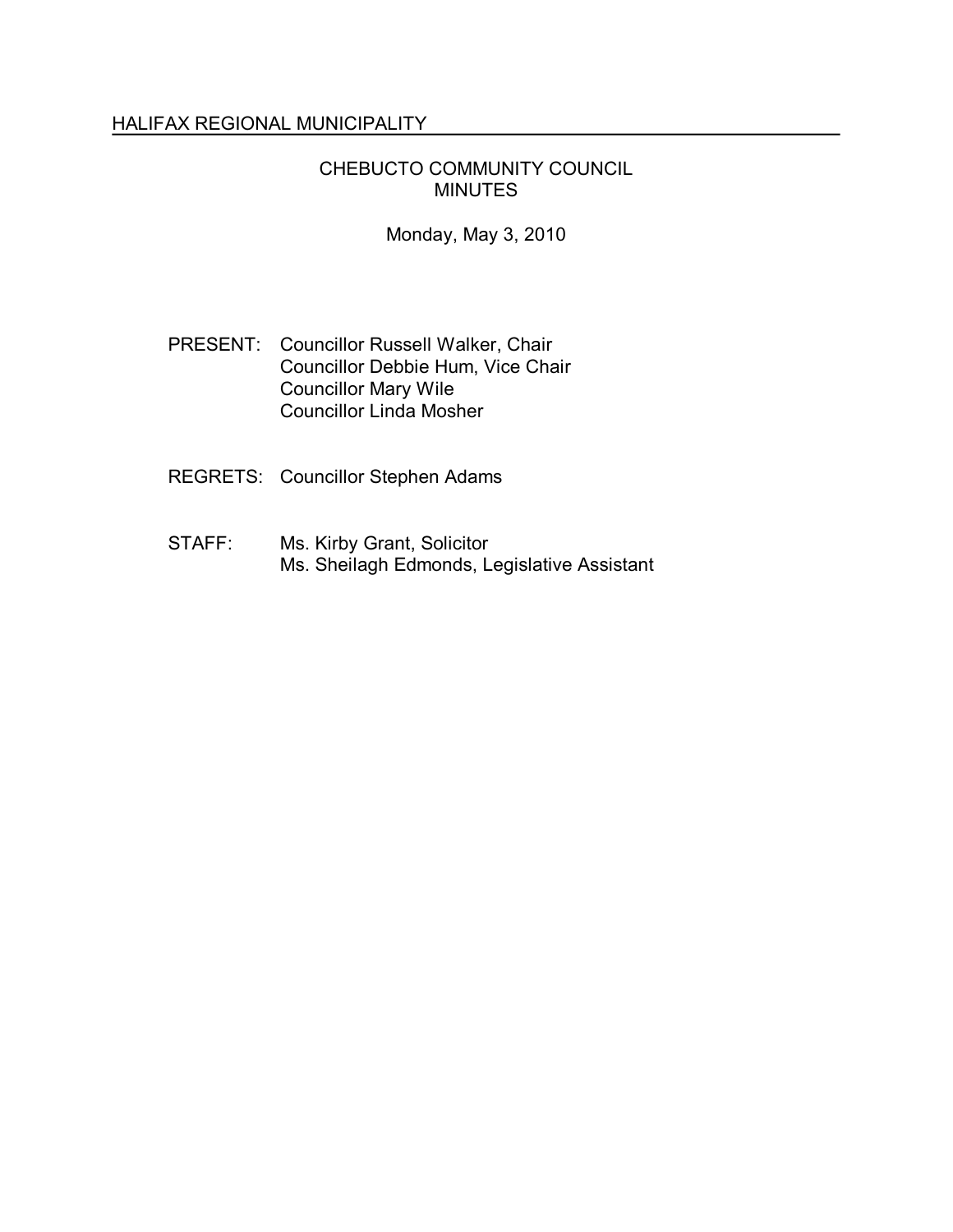# **TABLE OF CONTENTS**

| 1.             |                                                                                                                                                                                                                                                                                                      |  |  |  |  |
|----------------|------------------------------------------------------------------------------------------------------------------------------------------------------------------------------------------------------------------------------------------------------------------------------------------------------|--|--|--|--|
| 2.             |                                                                                                                                                                                                                                                                                                      |  |  |  |  |
| 3.             | APPROVAL OF THE ORDER OF BUSINESS AND APPROVAL                                                                                                                                                                                                                                                       |  |  |  |  |
| 4.             | <b>BUSINESS ARISING OUT OF THE MINUTES:</b><br>4.1<br>4.1.1 J.L IIsley High School - Campus Opportunity  4<br>4.1.2 Keefe Drive - Emergency Concerns Due to Road<br>4.1.3 75 Rockingstone Road Re: Sidewalk  5<br>4.1.7<br>Resident Traffic and Safety Concerns - Fairmount Subdivision . 5<br>4.1.8 |  |  |  |  |
| 5.             |                                                                                                                                                                                                                                                                                                      |  |  |  |  |
| 6.             |                                                                                                                                                                                                                                                                                                      |  |  |  |  |
| 7 <sub>1</sub> | <b>CONSIDERATION OF DEFERRED BUSINESS:</b><br>Case 01251: Amendments to Halifax MPS - Western Shore Bedford Basi6<br>7.1<br>Case 15840: Discharging Agreement - Shaunslieve Drive, Halifax 7<br>7.2                                                                                                  |  |  |  |  |
| 8.             | <b>HEARINGS:</b><br>8.1<br>8.2<br>8.2.1 Appeal of the Development Officer's Decision to Deny<br>an Application for a Variance # 16003 - 39 Wyndrock                                                                                                                                                  |  |  |  |  |
| 9.             | CORRESPONDENCE, PETITIONS AND PRESENTATIONS:<br>9.1<br>9.2<br>9.3                                                                                                                                                                                                                                    |  |  |  |  |
| 10.            | <b>REPORTS:</b><br>Staff:<br>10.1<br>10.1.1<br>Case 01130 - MPS/LUB Amendments and DA - Mayor                                                                                                                                                                                                        |  |  |  |  |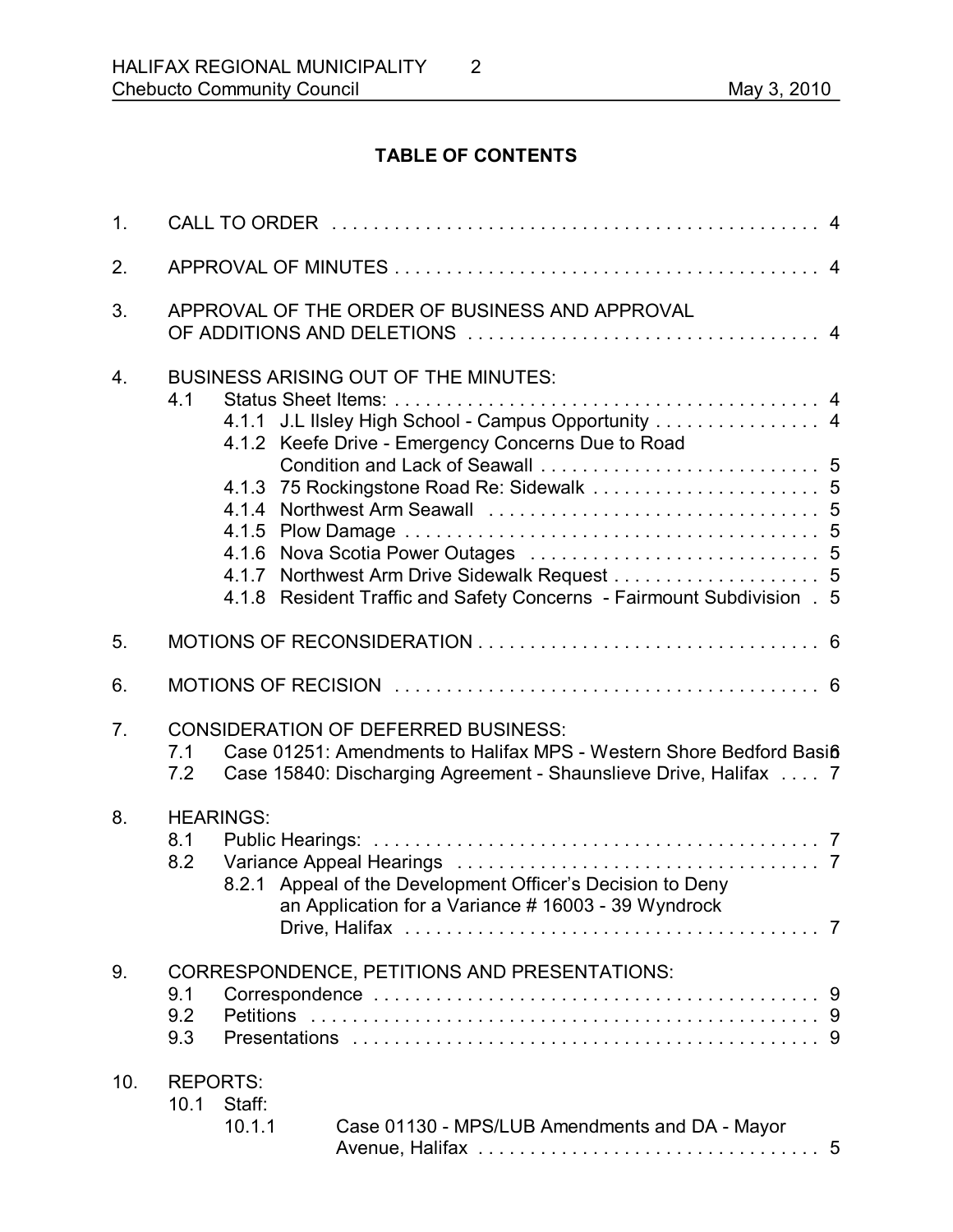|     |                     | 10.1.2 |                                                                | Case 01003: MPS/LUB Amendments and Development           |  |  |
|-----|---------------------|--------|----------------------------------------------------------------|----------------------------------------------------------|--|--|
|     | 10.2 <sub>1</sub>   |        |                                                                |                                                          |  |  |
|     |                     |        | 10.2.1 Fire and Dirt Bike Concerns on the Chain of Lakes Trail | Behind Springvale Avenue - Councillor Mosher 9           |  |  |
|     |                     |        | 10.2.2 Vandalism in Frog Pond/Sir Sandford Fleming Park        |                                                          |  |  |
|     |                     |        |                                                                |                                                          |  |  |
| 11. |                     |        |                                                                |                                                          |  |  |
| 12. | <b>ADDED ITEMS:</b> |        |                                                                |                                                          |  |  |
|     | 12.1                |        | Request for Installation of Waste Receptacle and Dog Waste Bag |                                                          |  |  |
|     |                     |        | Dispenser at the HRM Owned Chain of Lakes Trail Head - Crown   |                                                          |  |  |
|     | 12.2                |        |                                                                | Permit Construction Valuation for 40 Masthead Court 9 10 |  |  |
| 13. |                     |        |                                                                |                                                          |  |  |
| 14. |                     |        |                                                                |                                                          |  |  |
| 15. |                     |        |                                                                |                                                          |  |  |
| 16. |                     |        |                                                                |                                                          |  |  |

3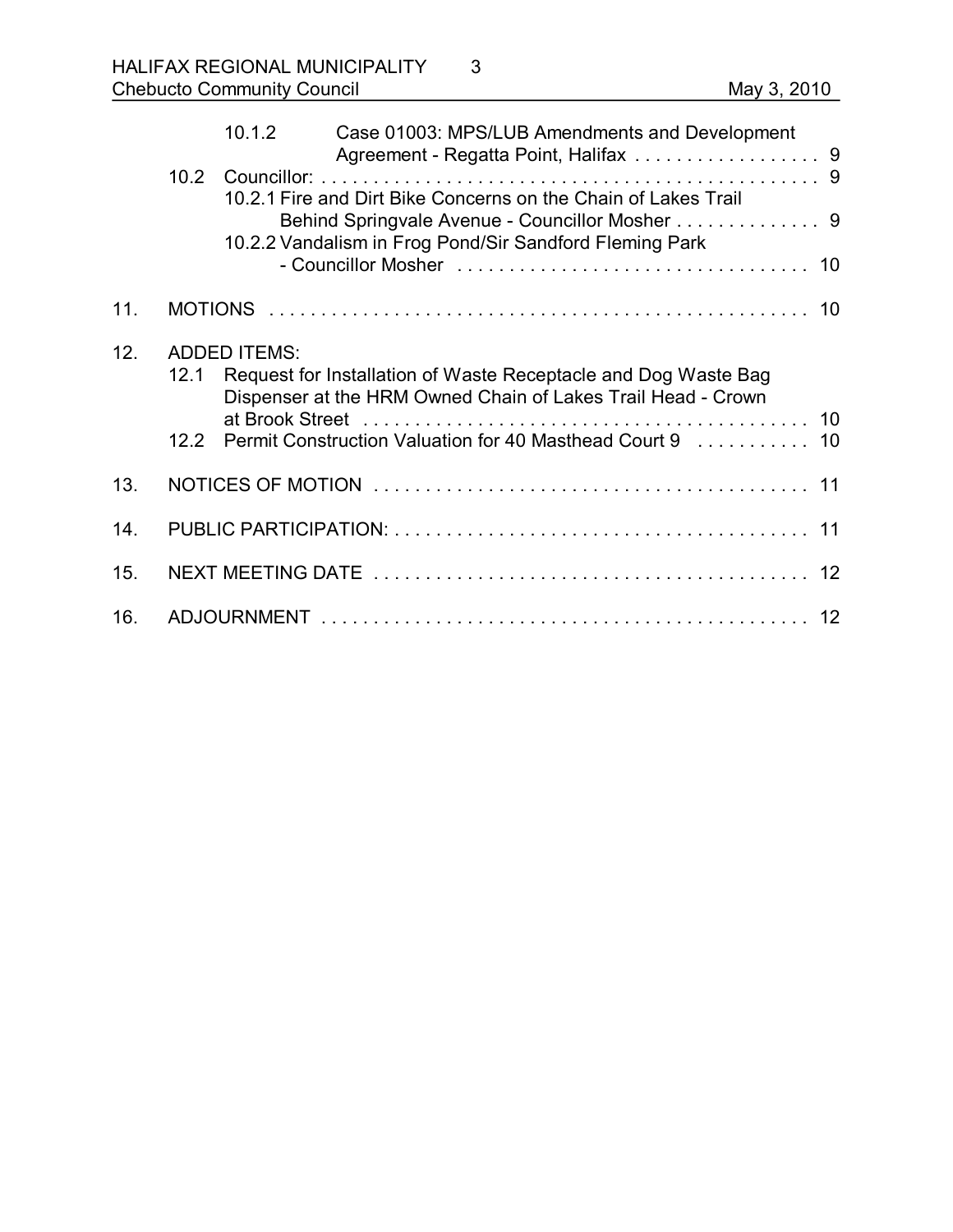## **1. CALL TO ORDER**

The Chair called the meeting to order at 7:01 p.m. in the Keshen Goodman Library.

## **2. APPROVAL OF MINUTES**

**MOVED by Councillor Wile, seconded by Councillor Mosher that the minutes of April 12, 2010 be approved. MOTION PUT AND PASSED.** 

## **3. APPROVAL OF THE ORDER OF BUSINESS AND APPROVAL OF ADDITIONS AND DELETIONS**

Additions:

- 12.1 Request for Installation of Waste Receptacle and Dog Waste Bag Dispenser at the HRM Owned Chain of Lakes Trail Head - Crown at Brook Street (Councillor Mosher)
- 12.2 Permit Construction Valuation for 40 Masthead Court (Councillor Hum)

At the request of Councillor Mosher, it was agreed that item 10.1.1 would be moved up and dealt with prior to item 7.1.

**MOVED by Councillor Hum, seconded by Councillor Wile that the agenda, as amended, be approved. MOTION PUT AND PASSED.** 

## **4. BUSINESS ARISING OUT OF THE MINUTES**

**4.1 Status Sheet Items:**

## **4.1.1 J.L Ilsley High School Campus Opportunity**

Councillor Mosher submitted a Memorandum dated April 29, 2010 from Cst. Gerry Murney and Cst. Dwight Hennigar, Public Safety Office, Community Response Team in regard to a CPTED Audit carried out on HRM property between J. L. Ilsley High School and Spryfield Lions Arena.

Councillor Mosher briefly reviewed the recommendations contained in the memo.

### **MOVED by Councillor Mosher, seconded by Councillor Hum that a copy of the memo be circulated to the following:**

- **C the principal of J. L. Ilsley High School for information,**
- **C the Spryfield Rink and Lion's Recreation Society for information**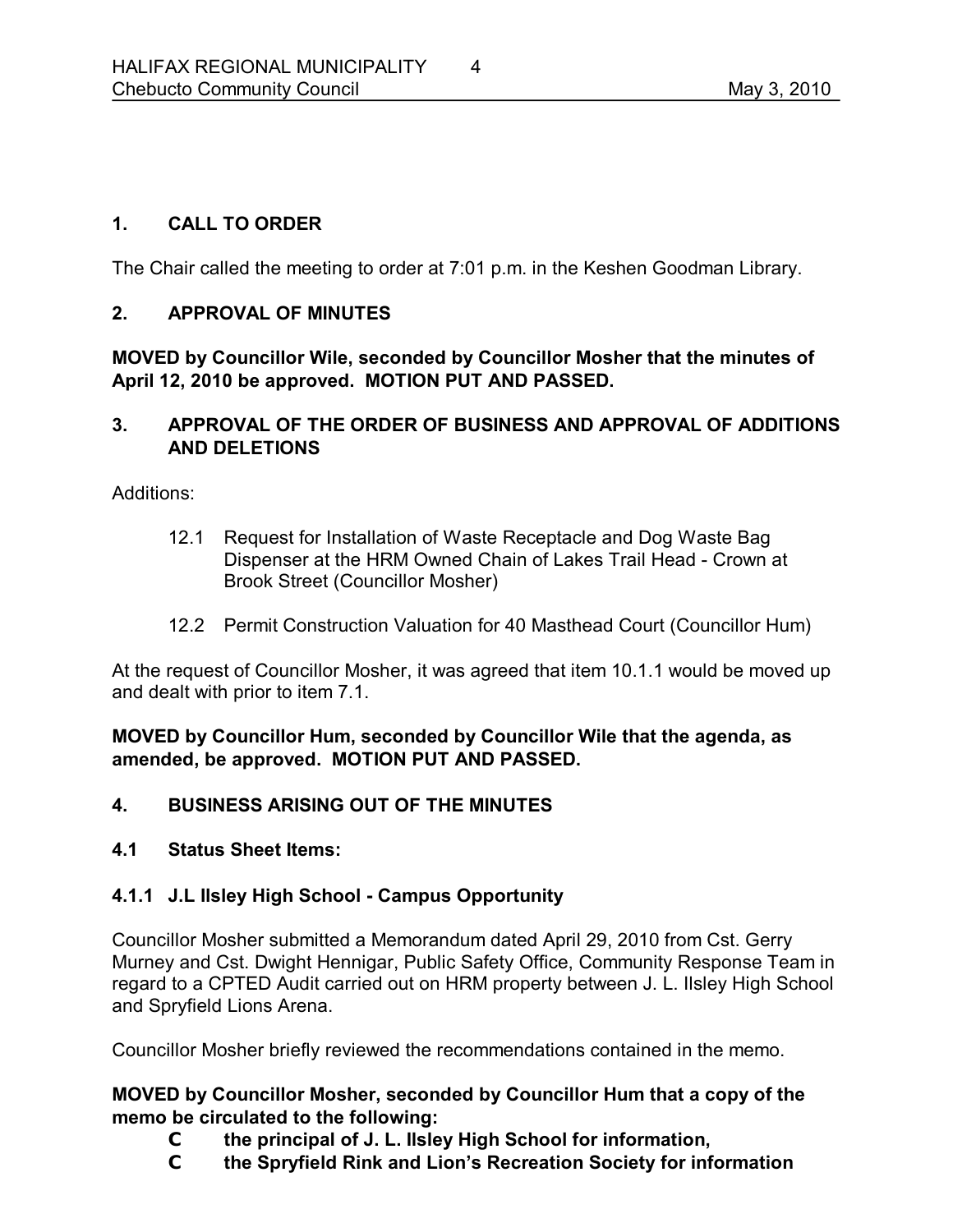- **C HRM Fire Services for information**
- **C HRM Parks staff with a request to post the appropriate signage and implement the measures recommended by Community response**

#### **MOTION PUT AND PASSED**.

Councillor Mosher advised that she wanted this item to remain on the Status Sheet as there are two other matters she is waiting to hear back on.

### **4.1.2 Keefe Drive Emergency Concerns Due to Road Condition and Lack of Seawall**

There was no update. This item is to remain on the Status Sheet.

### **4.1.3 75 Rockingstone Road Re: Sidewalk**

There was no update. This item is to remain on the Status Sheet.

### **4.1.4 Northwest Arm Seawall**

There was no update. This item is to remain on the Status Sheet.

#### **4.1.5 Plow Damage**

There was no update. This item is to remain on the Status Sheet.

## **4.1.6 Nova Scotia Power Outages**

Councillor Hum advised that she received a response from Nova Scotia Power in a letter dated March 24, 2010 to Community Council. She requested that the Legislative Assistant forward a copy of the letter to the resident that brought the concern forward. Councillor Hum also noted that she would post the letter on her website.

### **MOVED by Councillor Hum, seconded by Councillor Wile that this item be removed from the Status Sheet. MOTION PUT AND PASSED.**

## **4.1.7 Northwest Arm Drive Sidewalk Request**

There was no update. This item is to remain on the Status Sheet.

## **4.1.8 Resident Traffic and Safety Concerns Fairmount Subdivision**

There was no update. This item is to remain on the Status Sheet.

Community Council then dealt with item 10.1.1 as agreed to during the approval of the order of business.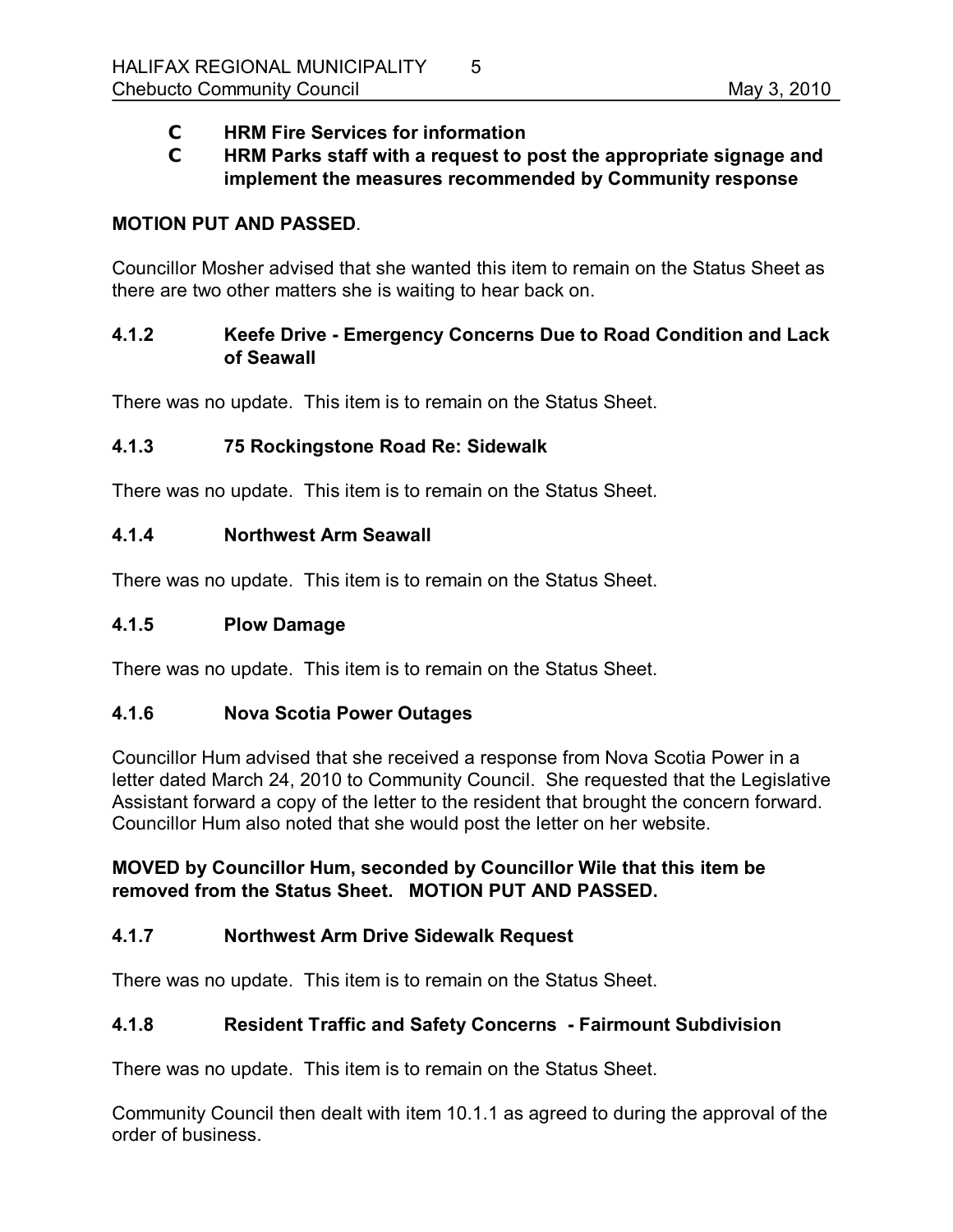#### **10.1.1 Case 01130 MPS/LUB Amendments and DA Mayor Avenue, Halifax** *(supplementary report)*

**C** A Supplementary Staff Report dated April 19, 2010 was submitted.

**MOVED by Councillor Mosher, seconded by Councillor Wile that Chebucto Community Council:**

- **1. Approve the proposed development agreement as contained in Attachment A to the April 19, 2010 staff report to allow for a 13 unit townhouse style residential development;**
- **2. Require the agreement be signed within 120 days, or any extension thereof granted by Council on request of the applicant, from the date of final approval by Council and any other bodies as necessary, including applicable appeal periods, whichever is later; otherwise this approval will be void and obligations arising hereunder shall be at an end.**

#### **MOTION PUT AND PASSED.**

- **5. MOTIONS OF RECONSIDERATION None**
- **6. MOTIONS OF RECISION None**
- **7. CONSIDERATION OF DEFERRED BUSINESS:**
- **7.1 Case 01251: Amendments to Halifax MPS Western Shore Bedford Basin**

This matter had been deferred from Community Council's last meeting, at the request of Councillor Hum, as she was unable to attend the meeting.

C A staff report dated February 18, 2010 was submitted

**MOVED by Councillor Hum, seconded by Councillor Wile that Chebucto Community Council recommends Regional Council:**

- **1. Give First Reading to the proposed amendments to the Halifax Municipal Planning Strategy and the Halifax Mainland Land Use Bylaw as provided in Attachments A and B of the February 18, 2010 staff report, and schedule a Public Hearing.**
- **2. Approve the proposed amendments to the Halifax Municipal Planning Strategy and the Halifax Mainland Land Use By-law as provided in Attachments A and B of the February 18, 2010.**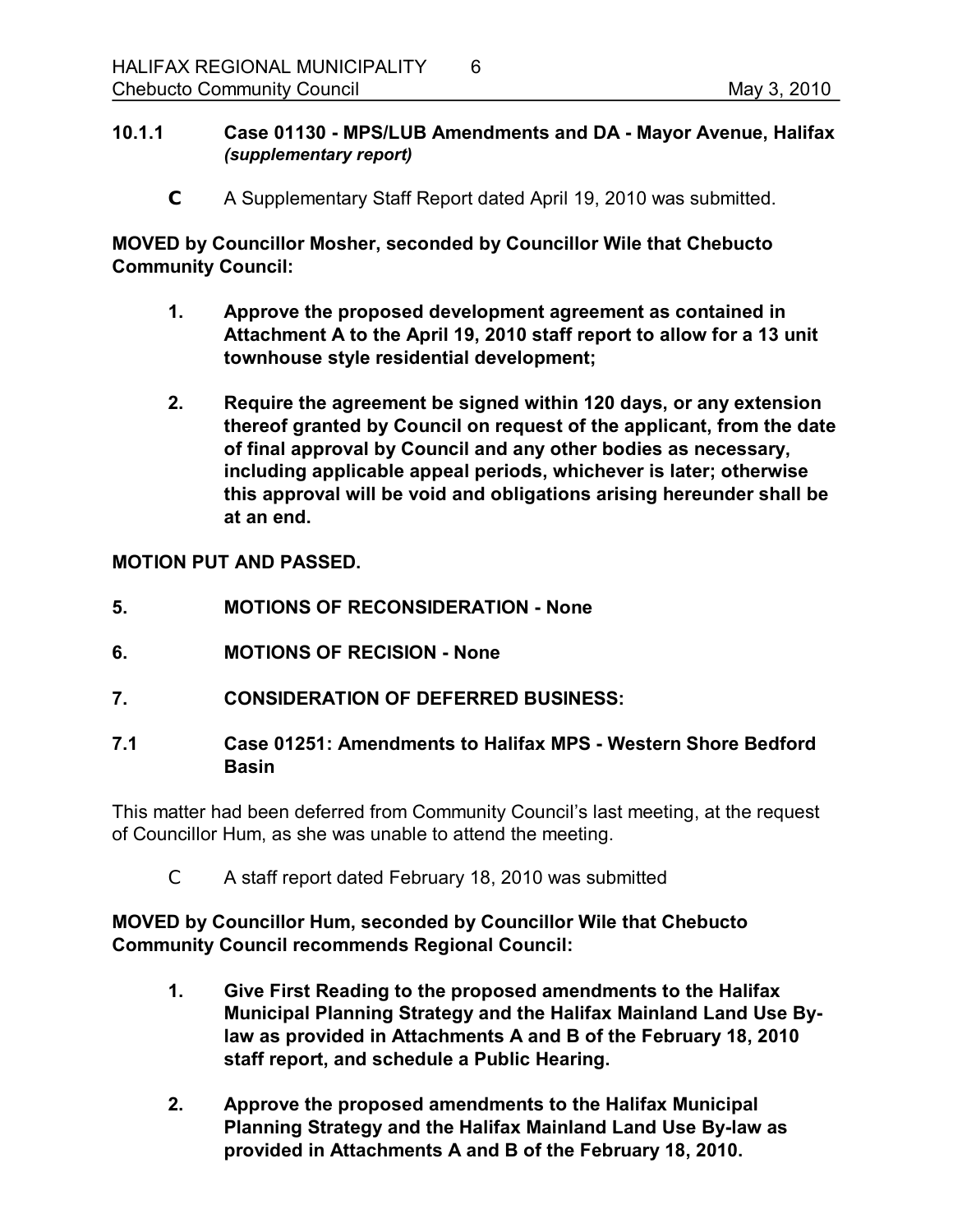Councillor Hum referred to page 3 of the report noting that it states, *The study also recommends that in the long term infilling should be reconsidered as a logical extension of the Bedford Waterfront Phase II development*. Councillor Hum pointed out that during this entire process of the Western Shore Bedford Basin study one of the comments consistently brought forward was that there be no infilling of the Bedford Basin except for public use and the multi-use trail.

Ms. Randa Wheaton, Planner, addressed Community Council and clarified that the intent of the statement in the report was that the study did, in fact, make that recommendation for a long term but at this point, any amendments being made are not reflecting that statement; therefore, at least in the short term there is no intention of changing policy to allow that to occur.

#### **MOTION PUT AND PASSED.**

### **7.2 Case 15840: Discharging Agreement Shaunslieve Drive, Halifax**

This matter had been deferred from Community Council's last meeting, at the request of Councillor Hum, as she was unable to attend the meeting.

**C** A staff report dated March 17, 2010 was submitted.

**MOVED by Councillor Hum, seconded by Councillor Wile that Chebucto Community Council recommends:**

- **1. By resolution, approve the discharging agreement, presented as Attachment A to the March 17, 2010 staff report, for land located at Shaunslieve Drive, Halifax; and**
- **2. Require that the discharging agreement be signed within 120 days, or any extension thereof granted by Community Council on request of the applicant, from the date of final approval by Community Council and any other bodies as necessary, whichever is later, otherwise this approval will be void and obligations arising hereunder shall be at an end.**

**MOTION PUT AND PASSED.** 

- **8. HEARINGS**
- **8.1 Public Hearings:** None
- **8.2 Variance Appeal Hearings**
- **8.2.1 Appeal of the Development Officer's Decision to Deny an Application for a Variance # 16003 39 Wyndrock Drive, Halifax**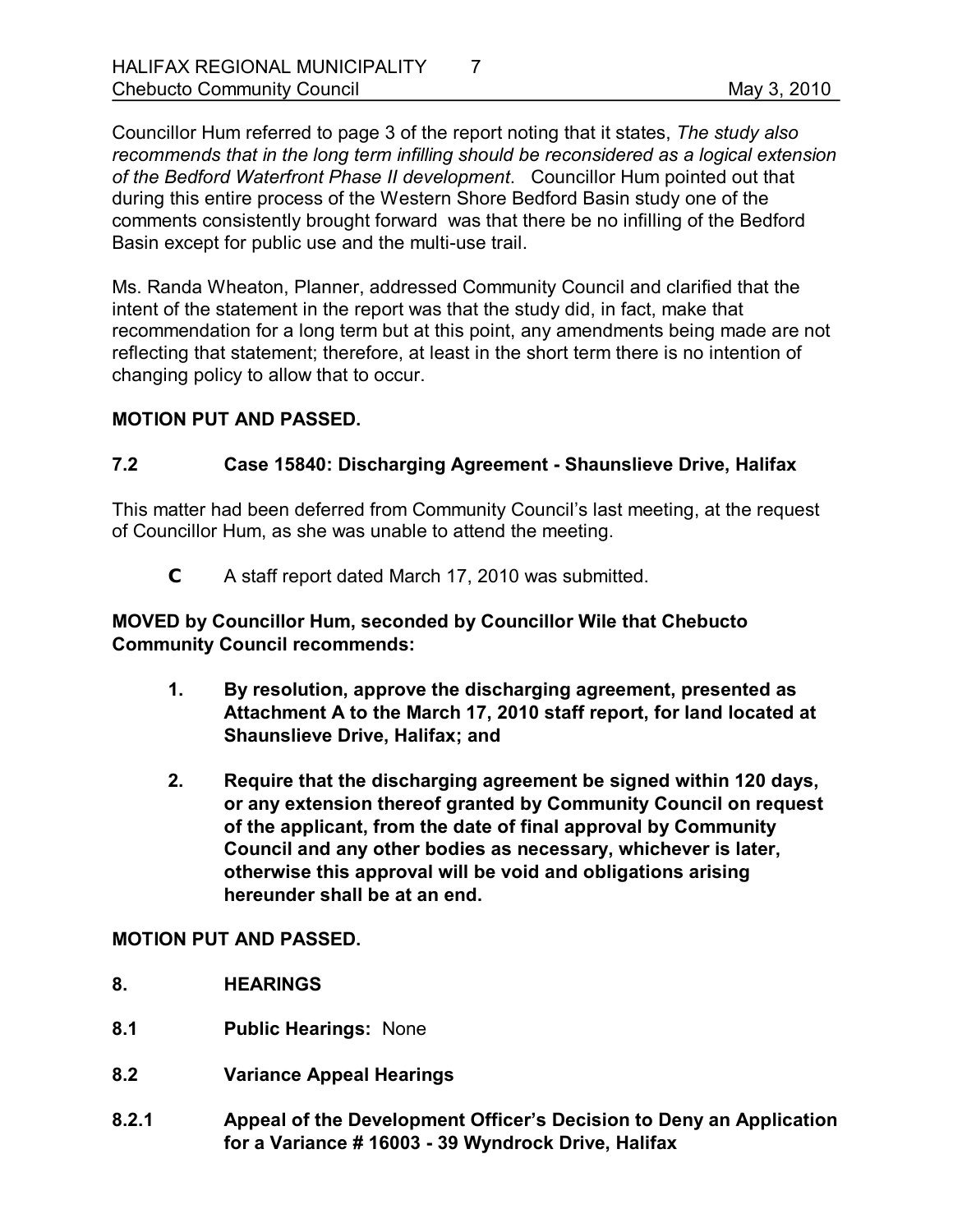C A staff report dated April 26,2010 was submitted.

Ms. Brenda Seymour, Development Technician provided the staff presentation outlining the reasons why the Development Officer denied a variance for the front yard setback of the Halifax Mainland Land Use Bylaw to permit an attached garage to a single unit dwelling. In her remarks she noted that the land use bylaw requires a minimum of a 20 foot setback from the front property boundary and the applicant proposed a 9 foot 2 inch setback. Ms. Seymour advised that the majority of the front yard was proposed as parking and driveway and this would defeat the intent of the Bylaw.

Ms. Seymour responded to questions from Community Council.

The Chair reviewed the rules of procedure for variance appeal hearings and opened the hearing.

Mr. Gord Dickie, the appellant, addressed Community Council and outlined his reasons for requesting the variance. He explained that he wanted the variance to build an attached garage to his house, as his current driveway makes it difficult and dangerous to back out of his driveway when there is ice or snow. Mr. Dickie also noted that the current grade of his driveway results in water getting into his basement through the garage door. Mr. Dickie displayed drawings of his proposed garaged, noting that it was designed to be aesthetically pleasing and to blend in with the other homes on the street.

The Chair called three times for anyone else wishing to speak; there bring none, it was **MOVED by Councillor Hum, seconded by Councillor Mosher that the variance hearing close. MOTION PUT AND PASSED**.

Councillor Mosher advised that a letter had been submitted from Susan and Andrew Ross, neighbours of Mr. Dickie, stating that they had no objection to the variance required for construction of the proposed garage. Councillor Mosher also noted that no other residents had contacted her regarding this matter.

### **MOVED by Councillor Mosher, seconded by Councillor Wile that the decision of the Development Officer be overturned and the variance be granted.**

Councillor Hum advised that she could not support the motion based on advice that the Solicitor had given previously with regard to the legalities around variance appeals.

Ms. Kirby Grant, Solicitor, clarified that a property owner has the right to appeal the decision of the Development Officer. She added that the development officer has make decisions based on criteria and her advice to Community Council, as referred to by Councillor Hum, was to remind the Councillors that whether they decided to approve or deny the variance, the decision has to be made under the same criteria, and that other criteria should not factor into it.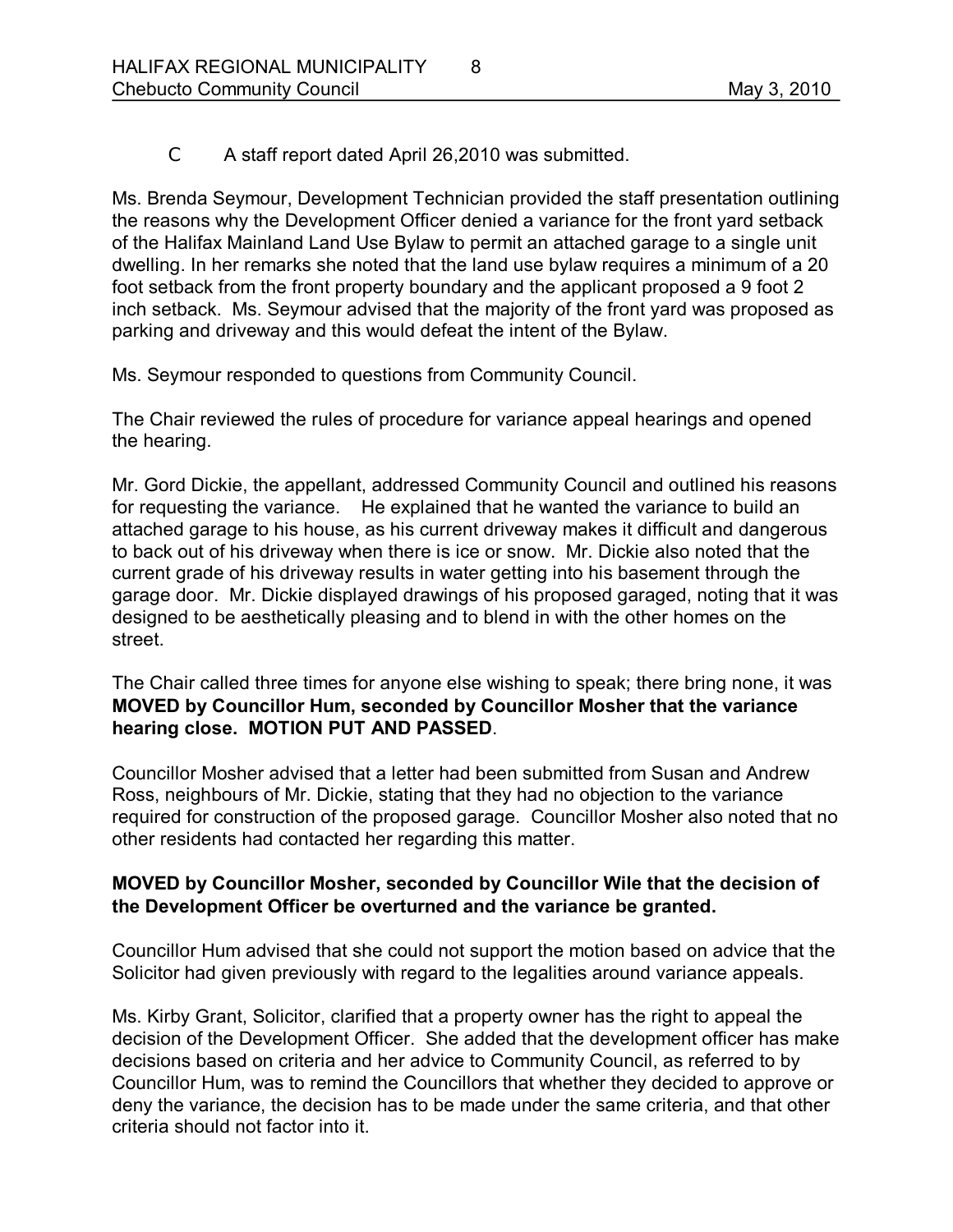Councillor Mosher indicated that her reason for allowing the variance was based on Policy 2.4 and that the change will be compatible and retain the existing residential character of a stable neighbourhood.

#### **MOTION PUT AND PASSED.**

- **9. CORRESPONDENCE, PETITIONS AND PRESENTATIONS:**
- **9.1 Correspondence** None
- **9.2 Petitions** None
- **9.3 Presentations** None
- **10. REPORTS:**

### **10.1.1 Case 01130 MPS/LUB Amendments and DA Mayor Avenue, Halifax**

This matter had been dealt with earlier in the meeting. See page 5.

### **10.1.2 Case 01003: MPS/LUB Amendments and Development Agreement Regatta Point, Halifax** *(supplementary report)*

C A Supplementary Staff Report dated April 19, 2010 was submitted.

Councillor Mosher noted that she was unable to be present at the joint public hearing with Regional Council on this matter, therefore she would remove herself from the vote.

### **MOVED by Councillor Hum, seconded by Councillor Wile that Chebucto Community Council:**

- **1. Approve the discharging agreement contained in Attachment A of the April 19, 2010 Supplementary Staff Report to release 16 Anchor Drive (Lot RP2) from the existing Regatta Point development agreement;**
- **2. Approve the development agreement contained in Attachment B of the April 19, 2010 Staff Report to allow for a 118 unit residential** building at 16 Anchor Drive (Lots RP-1 and RP-2);
- **3. Require both agreements be signed within 120 days, or any extension thereof granted by Council on request of the applicant, from the date of final approval by Council and any other bodies as necessary, including applicable appeal periods, whichever is later; otherwise this approval will be void and obligations arising hereunder shall be at an end.**

The Chair noted that there was an e-mail forwarded to Community Council today, however, it was to be discounted as it was received after the public hearing had closed.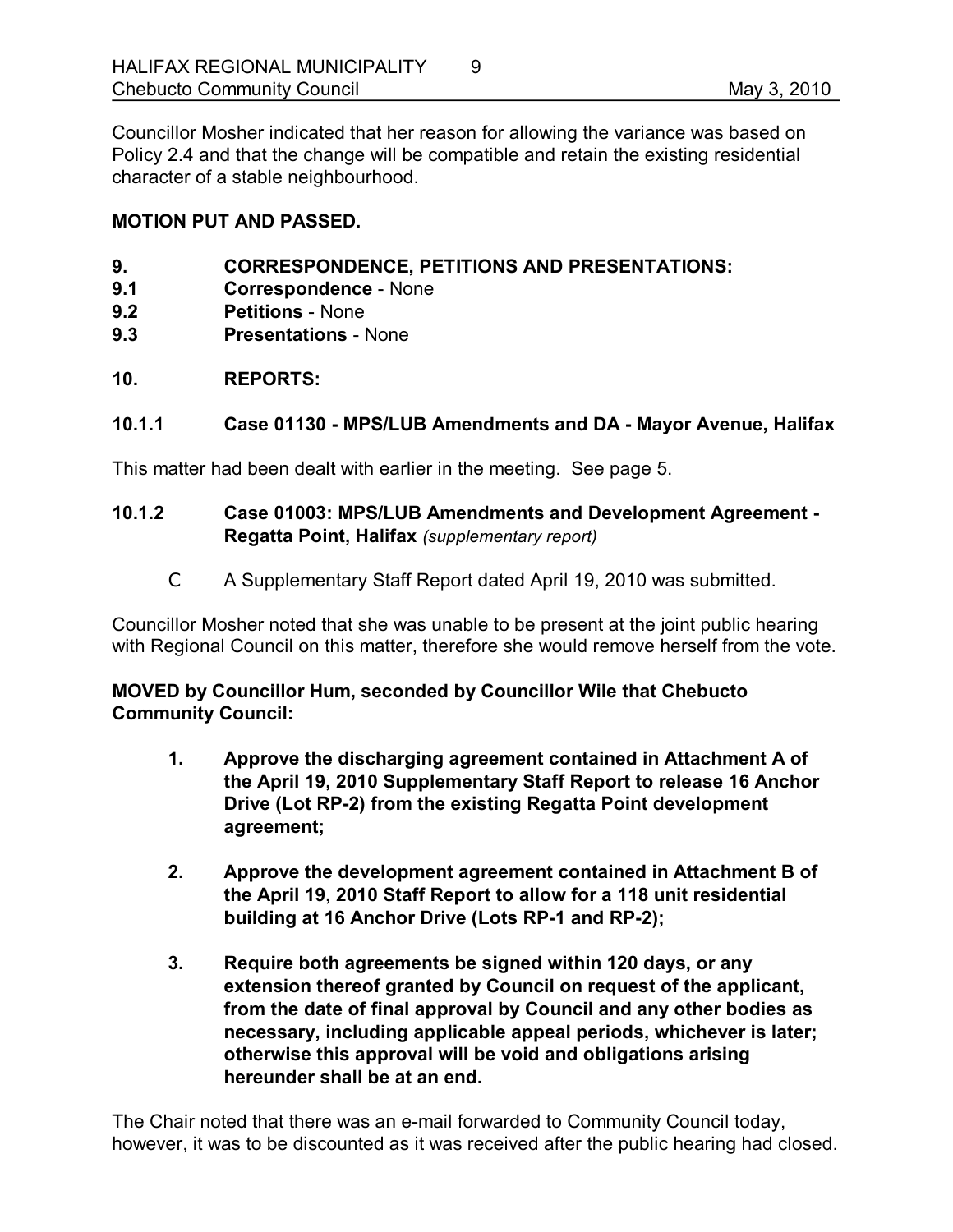### **MOTION PUT AND PASSED.**

#### **10.2 Councillor:**

## **10.2.1 Fire and Dirt Bike Concerns on the Chain of Lakes Trail Behind Springvale Avenue Councillor Mosher**

Councillor Mosher submitted photos that had been forwarded to her from residents who abut the Chain of Lakes Trail behind Springvale Avenue. She advised that the photos show where fires had been started, adding that this occurred last year and Fire Services were aware of the issue, but it appears it is starting up again this year. In addition, Councillor Mosher noted that there is evidence of dirt bikes and All Terrain Vehicles on the Trail. Councillor Mosher advised that these were serious issues and the residents are very concerned. As well, she noted that there are old rails and ties and that the ties would provide an accellerant in the event of a fire.

**MOVED by Councillor Mosher, seconded by Councillor Wile that this matter be forwarded to Fire Services for comment on what can be done to mitigate the concerns of fires; that Halifax Regional Police Bicycle Patrol be requested to monitor the area; and that Community Council write to CN with a request that they remove the old railway ties as soon as possible.**

#### **MOTION PUT AND PASSED.**

## **10.2.2 Vandalism in Frog Pond/Sir Sandford Fleming Park Councillor Mosher**

Councillor Mosher advised that this issue was similar to the previous issue. She noted that there is a group home located across the Street, and residents of the area have observed the residents of the group home kicking down trees and starting fires. Councillor Mosher advised that the park abuts residential areas, including Park Hill Road and Fleming Drive.

**MOVED by Councillor Mosher, seconded by Councillor Hum that this issue be forwarded to Fire Services for an assessment on the issue and to the Halifax Regional Police for report back on ways to mitigate the vandalism concerns in the area. MOTION PUT AND PASSED.** 

- **11. MOTIONS None**
- **12. ADDED ITEMS:**
- **12.1 Request for Installation of Waste Receptacle and Dog Waste Bag Dispenser at the HRM Owned Chain of Lakes Trail Head Crown at Brook Street (Councillor Mosher)**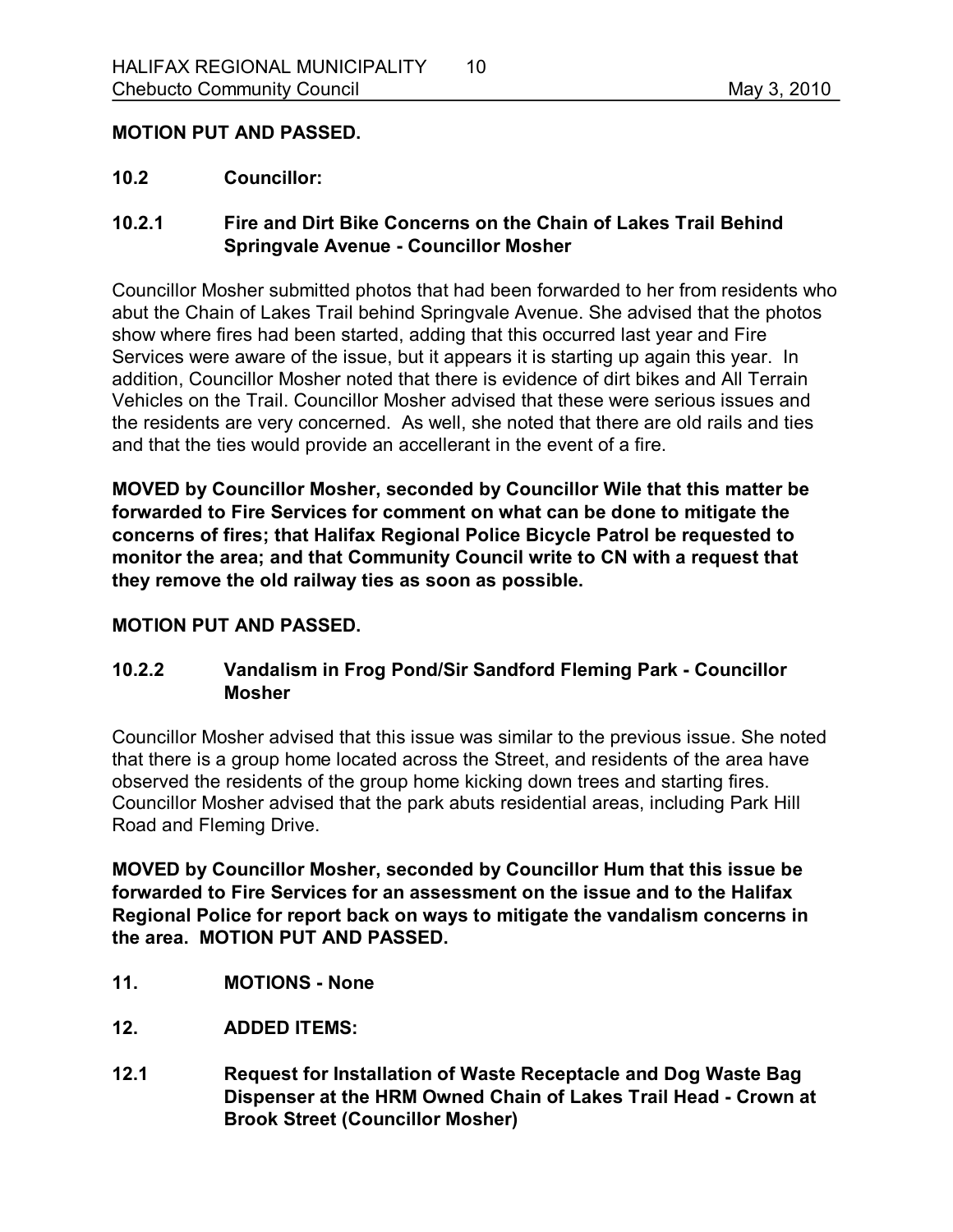Councillor Mosher advised that on the Chain of Lakes Trail, at the intersection of Crown at Brook Street, there is a vacant lot in which people walk their dogs but that there are not the appropriate receptacles such as garbage cans and dog waste bag receptacles. She indicated that she had contacted staff from both the Public Works and Parks departments; however the public works has declined the request and she has not yet had response back from Parks staff.

**MOVED by Councillor Mosher, seconded by Councillor Hum that staff be requested to visit the site and carry out the appropriate maintenance. MOTION PUT AND PASSED.** 

### **12.2 Permit Construction Valuation for 40 Masthead Court 9 (Councillor Hum)**

Councillor Hum submitted correspondence dated January 19, 2010 from N. Kent Clarke, Blois, Nickerson & Bryson.

Councillor Hum advised that she had been corresponding with the property owner of 38 and 40 Masthead Court in Royal Hemlock Estates in regard to the difference in permit construction valuation of both properties. She referred to the submitted correspondence and advised that she would like it forwarded to staff for response to the concerns in the letter. Councillor Hum added that she did not want to wait for the next Community Council meeting for a report to come back, and that she would like for staff to respond via e-mail as soon as possible.

**MOVED by Councillor Hum, seconded by Councillor Mosher that staff respond to Community Council on the concerns raised in the correspondence dated January 19, 2010 from N. Kent Clarke, Blois, Nickerson & Bryson. MOTION PUT AND PASSED.** 

## 13. **NOTICES OF MOTION - None**

## **14. PUBLIC PARTICIPATION:**

Mr. Mike Bonin and his wife Linda Bonin addressed Community Council noting they were residents of the Stoneridge Subdivision. Mr. Bonin advised that he was representing a group of concerned citizens who felt that they were not fully apprised of developments or plans nor adequately consulted about the upcoming Metro Transit Route 22 Armdale. Mr. Bonin read his presentation. In his remarks, Mr. Bonin advised that the group he represents does not want transit service going through Walter Havill Drive and he provided alternative suggestions in regard to addressing increased transit service in the area. He indicated that he had a signed petition from the residents.

The Chair suggested that Mr. Bonin submit his presentation for the file and for staff to follow up on, and to pass the petition on to Councillor Mosher.